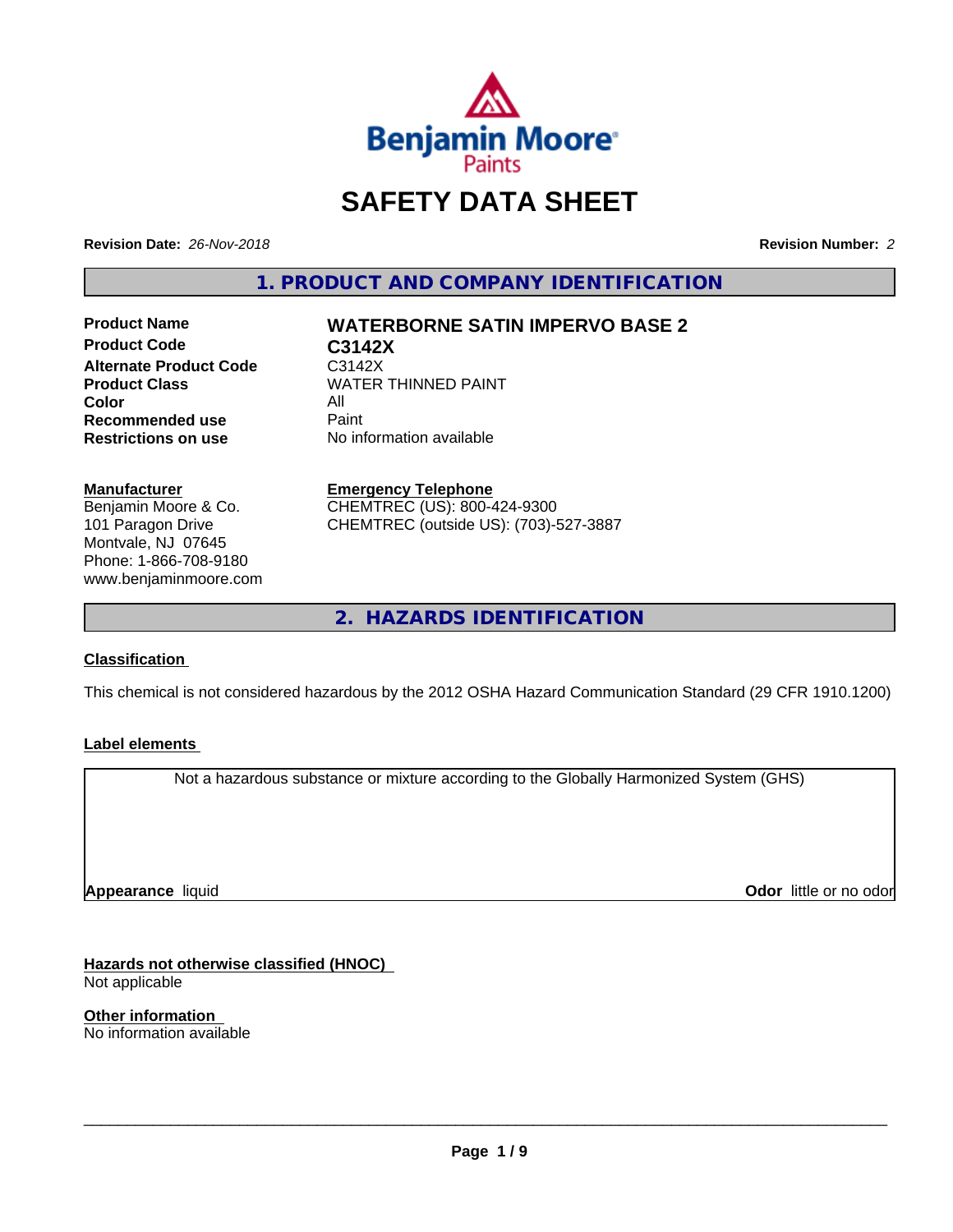## **3. COMPOSITION INFORMATION ON COMPONENTS**

| <b>Chemical name</b>            | <b>CAS No.</b> | Weight-% |
|---------------------------------|----------------|----------|
| Titanium dioxide                | 13463-67-7     | v        |
| Limestone                       | 1317-65-3      |          |
| Propylene glycol                | 57-55-6        |          |
| Sodium C14-C16 olefin sulfonate | 68439-57-6     | U.G      |

|                                                  | 4. FIRST AID MEASURES                                                                                    |
|--------------------------------------------------|----------------------------------------------------------------------------------------------------------|
| <b>General Advice</b>                            | No hazards which require special first aid measures.                                                     |
| <b>Eye Contact</b>                               | Rinse thoroughly with plenty of water for at least 15 minutes and consult a<br>physician.                |
| <b>Skin Contact</b>                              | Wash off immediately with soap and plenty of water while removing all<br>contaminated clothes and shoes. |
| <b>Inhalation</b>                                | Move to fresh air. If symptoms persist, call a physician.                                                |
| Ingestion                                        | Clean mouth with water and afterwards drink plenty of water. Consult a physician<br>if necessary.        |
| <b>Most Important</b><br><b>Symptoms/Effects</b> | None known.                                                                                              |
| <b>Notes To Physician</b>                        | Treat symptomatically.                                                                                   |

**5. FIRE-FIGHTING MEASURES**

| <b>Suitable Extinguishing Media</b>                                              | Use extinguishing measures that are appropriate to local<br>circumstances and the surrounding environment.                                   |
|----------------------------------------------------------------------------------|----------------------------------------------------------------------------------------------------------------------------------------------|
| <b>Protective Equipment And Precautions For</b><br><b>Firefighters</b>           | As in any fire, wear self-contained breathing apparatus<br>pressure-demand, MSHA/NIOSH (approved or equivalent)<br>and full protective gear. |
| <b>Specific Hazards Arising From The Chemical</b>                                | Closed containers may rupture if exposed to fire or<br>extreme heat.                                                                         |
| <b>Sensitivity To Mechanical Impact</b>                                          | No.                                                                                                                                          |
| <b>Sensitivity To Static Discharge</b>                                           | No.                                                                                                                                          |
| <b>Flash Point Data</b><br>Flash Point (°F)<br>Flash Point (°C)<br><b>Method</b> | Not applicable<br>Not applicable<br>Not applicable                                                                                           |
| <b>Flammability Limits In Air</b>                                                |                                                                                                                                              |
| Lower flammability limit:<br><b>Upper flammability limit:</b>                    | Not applicable<br>Not applicable                                                                                                             |
|                                                                                  |                                                                                                                                              |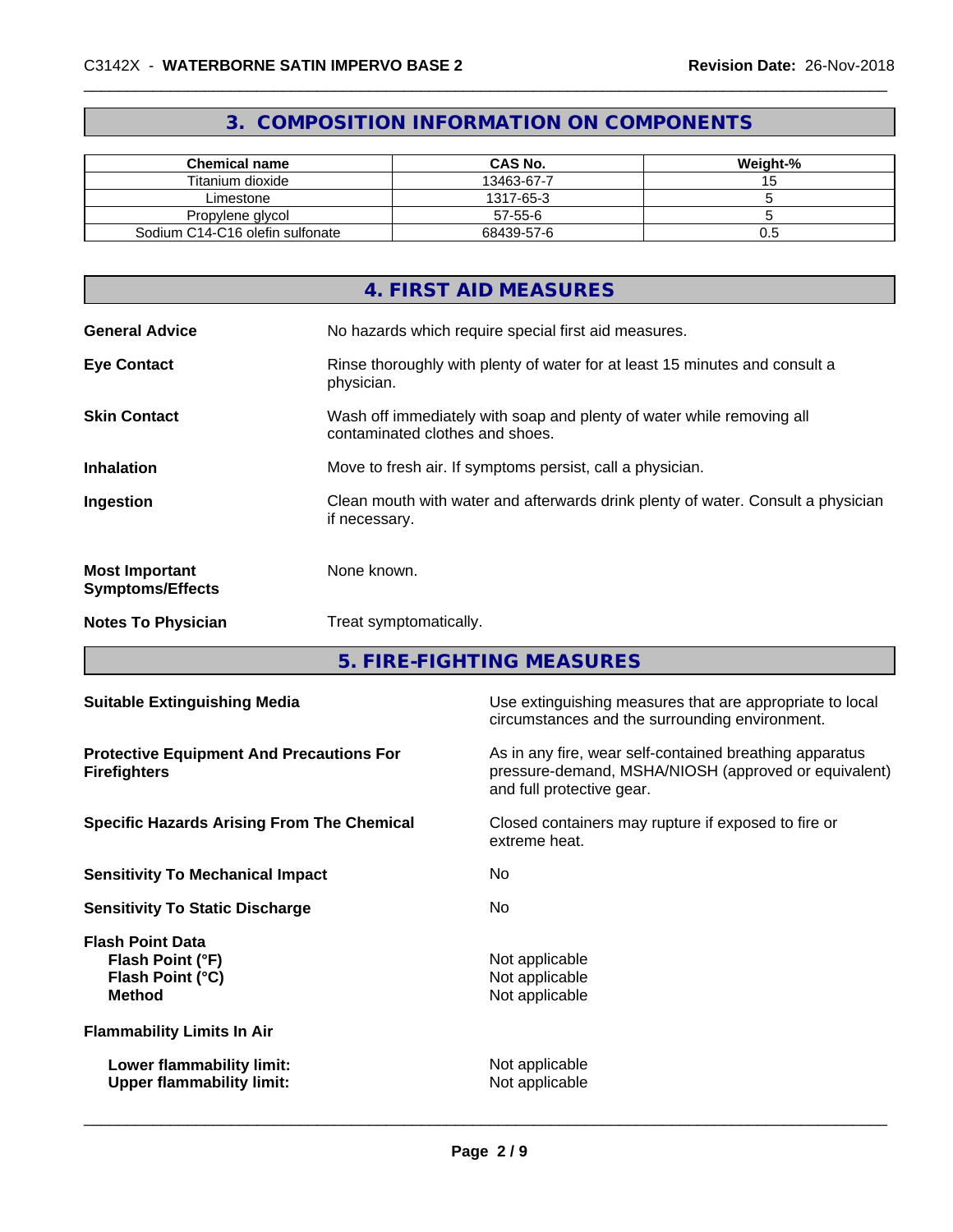| <b>NFPA</b><br><b>Instability:</b> 0<br><b>Special: Not Applicable</b><br><b>Flammability: 0</b><br>Health: 1 |  |
|---------------------------------------------------------------------------------------------------------------|--|
|---------------------------------------------------------------------------------------------------------------|--|

#### **NFPA Legend**

- 0 Not Hazardous
- 1 Slightly
- 2 Moderate
- 3 High
- 4 Severe

*The ratings assigned are only suggested ratings, the contractor/employer has ultimate responsibilities for NFPA ratings where this system is used.*

*Additional information regarding the NFPA rating system is available from the National Fire Protection Agency (NFPA) at www.nfpa.org.*

#### **6. ACCIDENTAL RELEASE MEASURES**

| <b>Personal Precautions</b>      | Avoid contact with skin, eyes and clothing. Ensure adequate ventilation.                                                                                                         |  |
|----------------------------------|----------------------------------------------------------------------------------------------------------------------------------------------------------------------------------|--|
| <b>Other Information</b>         | Prevent further leakage or spillage if safe to do so.                                                                                                                            |  |
| <b>Environmental precautions</b> | See Section 12 for additional Ecological Information.                                                                                                                            |  |
| <b>Methods for Cleaning Up</b>   | Soak up with inert absorbent material. Sweep up and shovel into suitable<br>containers for disposal.                                                                             |  |
|                                  | 7. HANDLING AND STORAGE                                                                                                                                                          |  |
| <b>Handling</b>                  | Avoid contact with skin, eyes and clothing. Avoid breathing vapors, spray mists or<br>sanding dust. In case of insufficient ventilation, wear suitable respiratory<br>equipment. |  |
| <b>Storage</b>                   | Keep container tightly closed. Keep out of the reach of children.                                                                                                                |  |
| <b>Incompatible Materials</b>    | No information available                                                                                                                                                         |  |

## **8. EXPOSURE CONTROLS/PERSONAL PROTECTION**

#### **Exposure Limits**

| <b>Chemical name</b> | <b>ACGIH TLV</b>                | <b>OSHA PEL</b>                       |
|----------------------|---------------------------------|---------------------------------------|
| Titanium dioxide     | · TWA<br>10 mg/m <sup>3</sup> - | - TWA<br>$15 \text{ ma/m}^3$          |
| ∟imestone            | N/E                             | - TWA<br>15 mg/m <sup>3</sup> $\cdot$ |
|                      |                                 | TWA<br>5 mg/m <sup>3</sup> -          |

#### **Legend**

ACGIH - American Conference of Governmental Industrial Hygienists Exposure Limits OSHA - Occupational Safety & Health Administration Exposure Limits N/E - Not Established

**Engineering Measures** Ensure adequate ventilation, especially in confined areas.

 $\overline{\phantom{a}}$  ,  $\overline{\phantom{a}}$  ,  $\overline{\phantom{a}}$  ,  $\overline{\phantom{a}}$  ,  $\overline{\phantom{a}}$  ,  $\overline{\phantom{a}}$  ,  $\overline{\phantom{a}}$  ,  $\overline{\phantom{a}}$  ,  $\overline{\phantom{a}}$  ,  $\overline{\phantom{a}}$  ,  $\overline{\phantom{a}}$  ,  $\overline{\phantom{a}}$  ,  $\overline{\phantom{a}}$  ,  $\overline{\phantom{a}}$  ,  $\overline{\phantom{a}}$  ,  $\overline{\phantom{a}}$ 

#### **Personal Protective Equipment**

| <b>Eye/Face Protection</b> | Safety glasses with side-shields.          |
|----------------------------|--------------------------------------------|
| <b>Skin Protection</b>     | Protective gloves and impervious clothing. |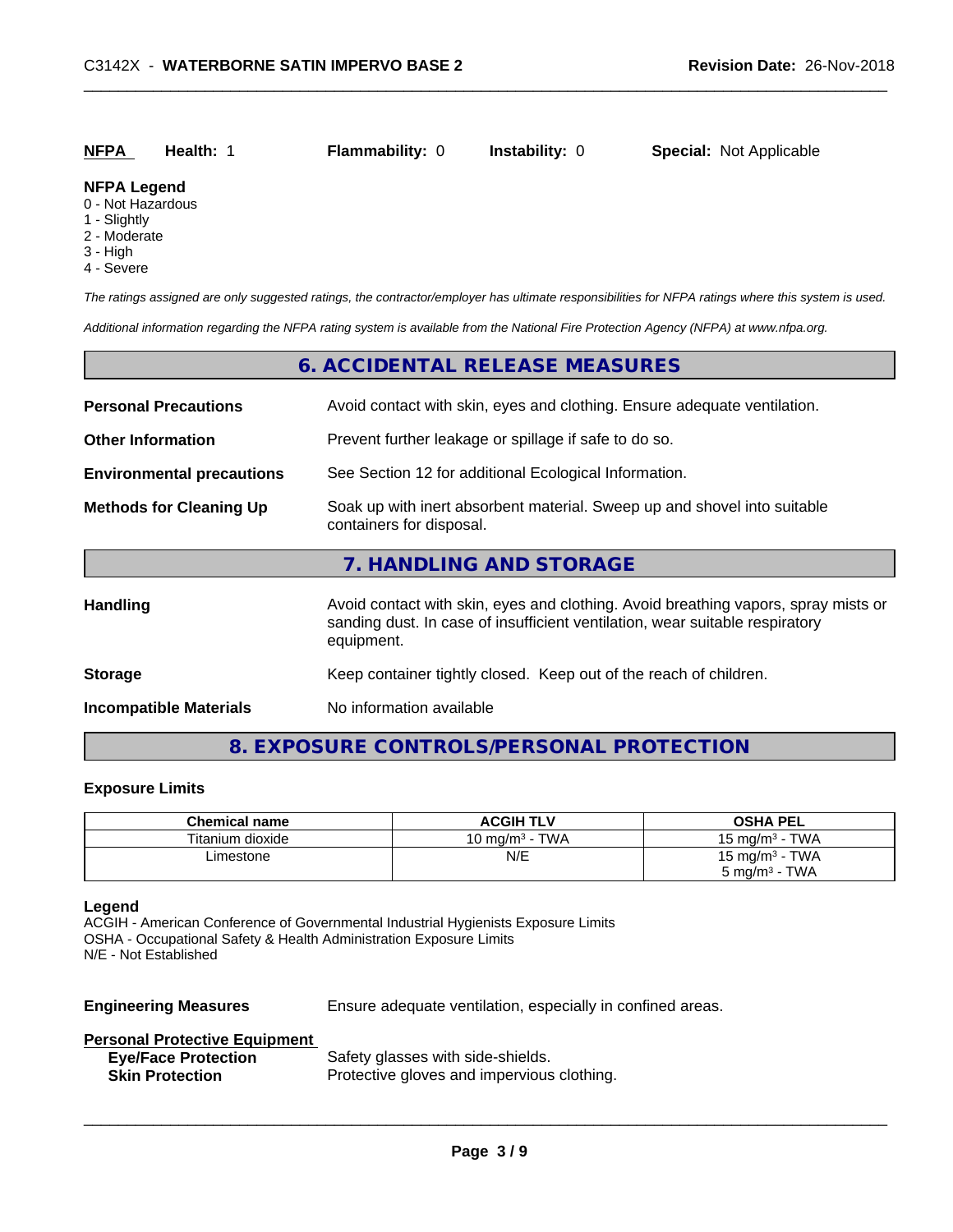**Respiratory Protection** In case of insufficient ventilation wear suitable respiratory equipment.

**Hygiene Measures** Avoid contact with skin, eyes and clothing. Remove and wash contaminated clothing before re-use. Wash thoroughly after handling.

## **9. PHYSICAL AND CHEMICAL PROPERTIES**

**Appearance** liquid **Odor** little or no odor **Odor Threshold**<br> **Density (Ibs/gal)**<br> **Density (Ibs/gal)**<br>
2.75 - 9.85 **Density (lbs/gal) Specific Gravity** 1.17 - 1.19 **pH** No information available **Viscosity (cps)** No information available in the Viscosity (cps) **Solubility(ies)** No information available **Water solubility** No information available **Evaporation Rate Evaporation Rate No information available Vapor pressure @20 °C (kPa)** No information available **Vapor density Vapor density No information available Wt. % Solids** 40 - 50 **Vol. % Solids** 30 - 40 **Wt. % Volatiles Vol. % Volatiles** 60 - 70 **VOC Regulatory Limit (g/L)** < 100 **Boiling Point (°F)** 212 **Boiling Point (°C)** 100 **Freezing Point (°F)** 32 **Freezing Point (°C)** 0 **Flash Point (°F)**<br> **Flash Point (°C)**<br> **Flash Point (°C)**<br> **C Flash Point (°C) Method** Not applicable **Flammability (solid, gas)** Not applicable Not applicable<br>
Upper flammability limit: Not applicable **Upper flammability limit:**<br> **Lower flammability limit:**<br>
Not applicable<br>
Not applicable **Lower flammability limit: Autoignition Temperature (°F)** No information available **Autoignition Temperature (°C)** No information available **Decomposition Temperature (°F)** No information available **Decomposition Temperature (°C)**<br> **Partition coefficient**<br> **Partition coefficient**<br> **No** information available

**No information available** 

## **10. STABILITY AND REACTIVITY**

| <b>Reactivity</b>                         | Not Applicable                           |
|-------------------------------------------|------------------------------------------|
| <b>Chemical Stability</b>                 | Stable under normal conditions.          |
| <b>Conditions to avoid</b>                | Prevent from freezing.                   |
| <b>Incompatible Materials</b>             | No materials to be especially mentioned. |
| <b>Hazardous Decomposition Products</b>   | None under normal use.                   |
| <b>Possibility of hazardous reactions</b> | None under normal conditions of use.     |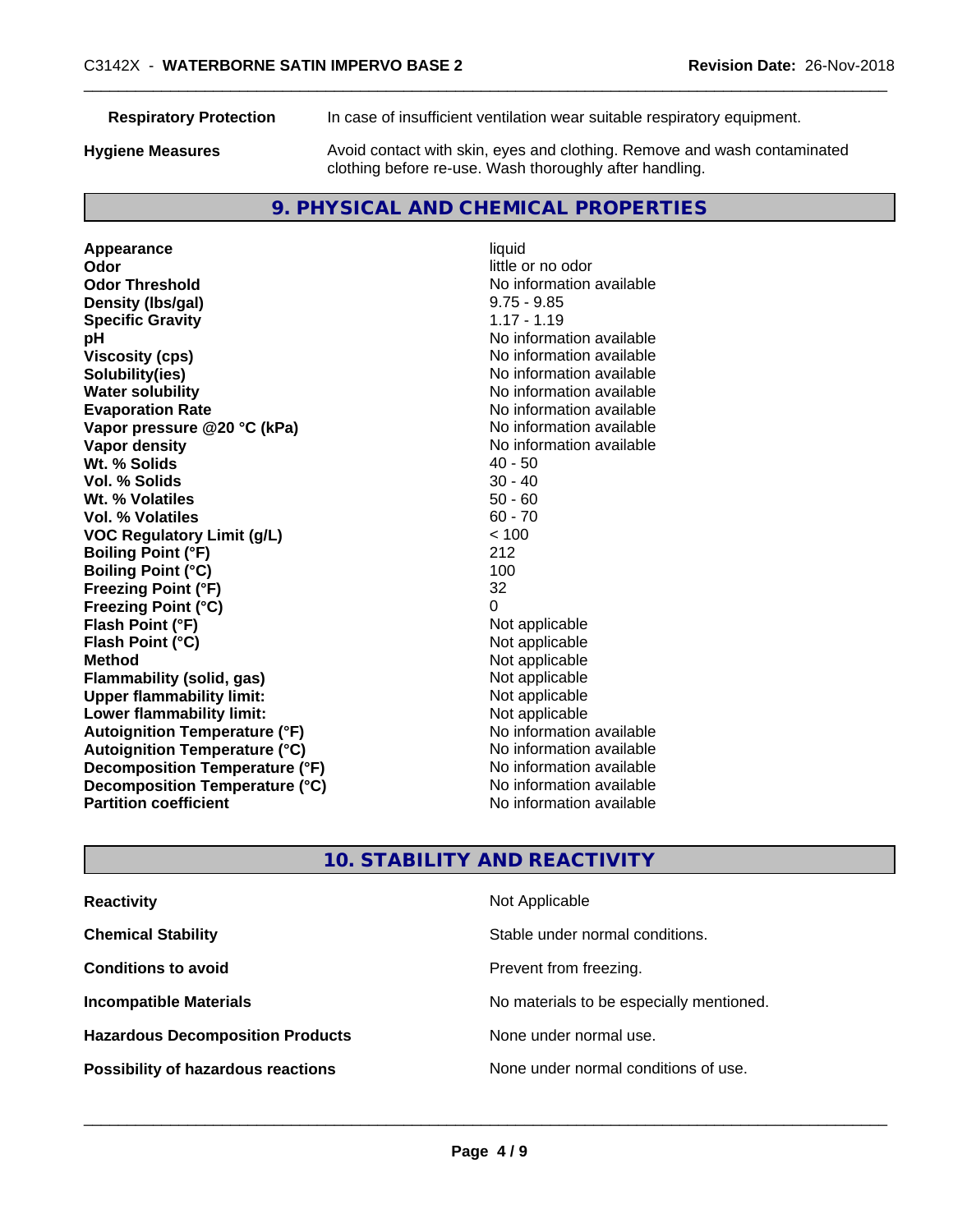## **11. TOXICOLOGICAL INFORMATION**

| Information on likely routes of exposure<br>Eye contact, skin contact and inhalation.<br>No information available<br><b>Product Information</b><br>Symptoms related to the physical, chemical and toxicological characteristics<br>No information available<br>Delayed and immediate effects as well as chronic effects from short and long-term exposure<br>May cause slight irritation.<br>Eye contact<br>Substance may cause slight skin irritation. Prolonged or repeated contact may dry<br>skin and cause irritation.<br>May cause irritation of respiratory tract.<br>Ingestion may cause gastrointestinal irritation, nausea, vomiting and diarrhea.<br>No information available<br>No information available.<br>No information available.<br>No information available.<br>No information available.<br>No information available.<br>No information available.<br>No information available.<br>No information available.<br>No information available<br>The following values are calculated based on chapter 3.1 of the GHS document<br><b>ATEmix (oral)</b><br>83876 mg/kg<br>1102083 mg/kg<br>Titanium dioxide<br>LD50 Oral: > 10000 mg/kg (Rat)<br>Propylene glycol<br>LD50 Oral: 20000 mg/kg (Rat)<br>LD50 Dermal: 20800 mg/kg (Rabbit)<br>Carcinogenicity<br>The information below indicates whether each agency has listed any ingredient as a carcinogen:.<br><b>Chemical name</b><br><b>IARC</b><br><b>OSHA</b><br><b>NTP</b> | <b>Product Information</b>            |                     |        |
|-----------------------------------------------------------------------------------------------------------------------------------------------------------------------------------------------------------------------------------------------------------------------------------------------------------------------------------------------------------------------------------------------------------------------------------------------------------------------------------------------------------------------------------------------------------------------------------------------------------------------------------------------------------------------------------------------------------------------------------------------------------------------------------------------------------------------------------------------------------------------------------------------------------------------------------------------------------------------------------------------------------------------------------------------------------------------------------------------------------------------------------------------------------------------------------------------------------------------------------------------------------------------------------------------------------------------------------------------------------------------------------------------------------------------------------------------|---------------------------------------|---------------------|--------|
|                                                                                                                                                                                                                                                                                                                                                                                                                                                                                                                                                                                                                                                                                                                                                                                                                                                                                                                                                                                                                                                                                                                                                                                                                                                                                                                                                                                                                                               |                                       |                     |        |
|                                                                                                                                                                                                                                                                                                                                                                                                                                                                                                                                                                                                                                                                                                                                                                                                                                                                                                                                                                                                                                                                                                                                                                                                                                                                                                                                                                                                                                               | <b>Principal Routes of Exposure</b>   |                     |        |
|                                                                                                                                                                                                                                                                                                                                                                                                                                                                                                                                                                                                                                                                                                                                                                                                                                                                                                                                                                                                                                                                                                                                                                                                                                                                                                                                                                                                                                               | <b>Acute Toxicity</b>                 |                     |        |
|                                                                                                                                                                                                                                                                                                                                                                                                                                                                                                                                                                                                                                                                                                                                                                                                                                                                                                                                                                                                                                                                                                                                                                                                                                                                                                                                                                                                                                               |                                       |                     |        |
|                                                                                                                                                                                                                                                                                                                                                                                                                                                                                                                                                                                                                                                                                                                                                                                                                                                                                                                                                                                                                                                                                                                                                                                                                                                                                                                                                                                                                                               |                                       |                     |        |
|                                                                                                                                                                                                                                                                                                                                                                                                                                                                                                                                                                                                                                                                                                                                                                                                                                                                                                                                                                                                                                                                                                                                                                                                                                                                                                                                                                                                                                               |                                       |                     |        |
|                                                                                                                                                                                                                                                                                                                                                                                                                                                                                                                                                                                                                                                                                                                                                                                                                                                                                                                                                                                                                                                                                                                                                                                                                                                                                                                                                                                                                                               | <b>Symptoms</b>                       |                     |        |
|                                                                                                                                                                                                                                                                                                                                                                                                                                                                                                                                                                                                                                                                                                                                                                                                                                                                                                                                                                                                                                                                                                                                                                                                                                                                                                                                                                                                                                               |                                       |                     |        |
|                                                                                                                                                                                                                                                                                                                                                                                                                                                                                                                                                                                                                                                                                                                                                                                                                                                                                                                                                                                                                                                                                                                                                                                                                                                                                                                                                                                                                                               |                                       |                     |        |
|                                                                                                                                                                                                                                                                                                                                                                                                                                                                                                                                                                                                                                                                                                                                                                                                                                                                                                                                                                                                                                                                                                                                                                                                                                                                                                                                                                                                                                               | <b>Skin contact</b>                   |                     |        |
|                                                                                                                                                                                                                                                                                                                                                                                                                                                                                                                                                                                                                                                                                                                                                                                                                                                                                                                                                                                                                                                                                                                                                                                                                                                                                                                                                                                                                                               |                                       |                     |        |
|                                                                                                                                                                                                                                                                                                                                                                                                                                                                                                                                                                                                                                                                                                                                                                                                                                                                                                                                                                                                                                                                                                                                                                                                                                                                                                                                                                                                                                               | <b>Inhalation</b>                     |                     |        |
|                                                                                                                                                                                                                                                                                                                                                                                                                                                                                                                                                                                                                                                                                                                                                                                                                                                                                                                                                                                                                                                                                                                                                                                                                                                                                                                                                                                                                                               | Ingestion                             |                     |        |
|                                                                                                                                                                                                                                                                                                                                                                                                                                                                                                                                                                                                                                                                                                                                                                                                                                                                                                                                                                                                                                                                                                                                                                                                                                                                                                                                                                                                                                               | <b>Sensitization</b>                  |                     |        |
|                                                                                                                                                                                                                                                                                                                                                                                                                                                                                                                                                                                                                                                                                                                                                                                                                                                                                                                                                                                                                                                                                                                                                                                                                                                                                                                                                                                                                                               | <b>Neurological Effects</b>           |                     |        |
|                                                                                                                                                                                                                                                                                                                                                                                                                                                                                                                                                                                                                                                                                                                                                                                                                                                                                                                                                                                                                                                                                                                                                                                                                                                                                                                                                                                                                                               | <b>Mutagenic Effects</b>              |                     |        |
|                                                                                                                                                                                                                                                                                                                                                                                                                                                                                                                                                                                                                                                                                                                                                                                                                                                                                                                                                                                                                                                                                                                                                                                                                                                                                                                                                                                                                                               | <b>Reproductive Effects</b>           |                     |        |
|                                                                                                                                                                                                                                                                                                                                                                                                                                                                                                                                                                                                                                                                                                                                                                                                                                                                                                                                                                                                                                                                                                                                                                                                                                                                                                                                                                                                                                               | <b>Developmental Effects</b>          |                     |        |
|                                                                                                                                                                                                                                                                                                                                                                                                                                                                                                                                                                                                                                                                                                                                                                                                                                                                                                                                                                                                                                                                                                                                                                                                                                                                                                                                                                                                                                               | <b>Target organ effects</b>           |                     |        |
|                                                                                                                                                                                                                                                                                                                                                                                                                                                                                                                                                                                                                                                                                                                                                                                                                                                                                                                                                                                                                                                                                                                                                                                                                                                                                                                                                                                                                                               | <b>STOT - single exposure</b>         |                     |        |
|                                                                                                                                                                                                                                                                                                                                                                                                                                                                                                                                                                                                                                                                                                                                                                                                                                                                                                                                                                                                                                                                                                                                                                                                                                                                                                                                                                                                                                               | <b>STOT - repeated exposure</b>       |                     |        |
|                                                                                                                                                                                                                                                                                                                                                                                                                                                                                                                                                                                                                                                                                                                                                                                                                                                                                                                                                                                                                                                                                                                                                                                                                                                                                                                                                                                                                                               | Other adverse effects                 |                     |        |
|                                                                                                                                                                                                                                                                                                                                                                                                                                                                                                                                                                                                                                                                                                                                                                                                                                                                                                                                                                                                                                                                                                                                                                                                                                                                                                                                                                                                                                               | <b>Aspiration Hazard</b>              |                     |        |
|                                                                                                                                                                                                                                                                                                                                                                                                                                                                                                                                                                                                                                                                                                                                                                                                                                                                                                                                                                                                                                                                                                                                                                                                                                                                                                                                                                                                                                               | <b>Numerical measures of toxicity</b> |                     |        |
|                                                                                                                                                                                                                                                                                                                                                                                                                                                                                                                                                                                                                                                                                                                                                                                                                                                                                                                                                                                                                                                                                                                                                                                                                                                                                                                                                                                                                                               |                                       |                     |        |
|                                                                                                                                                                                                                                                                                                                                                                                                                                                                                                                                                                                                                                                                                                                                                                                                                                                                                                                                                                                                                                                                                                                                                                                                                                                                                                                                                                                                                                               |                                       |                     |        |
|                                                                                                                                                                                                                                                                                                                                                                                                                                                                                                                                                                                                                                                                                                                                                                                                                                                                                                                                                                                                                                                                                                                                                                                                                                                                                                                                                                                                                                               | <b>ATEmix (dermal)</b>                |                     |        |
|                                                                                                                                                                                                                                                                                                                                                                                                                                                                                                                                                                                                                                                                                                                                                                                                                                                                                                                                                                                                                                                                                                                                                                                                                                                                                                                                                                                                                                               | <b>Component Information</b>          |                     |        |
|                                                                                                                                                                                                                                                                                                                                                                                                                                                                                                                                                                                                                                                                                                                                                                                                                                                                                                                                                                                                                                                                                                                                                                                                                                                                                                                                                                                                                                               |                                       |                     |        |
|                                                                                                                                                                                                                                                                                                                                                                                                                                                                                                                                                                                                                                                                                                                                                                                                                                                                                                                                                                                                                                                                                                                                                                                                                                                                                                                                                                                                                                               |                                       |                     |        |
|                                                                                                                                                                                                                                                                                                                                                                                                                                                                                                                                                                                                                                                                                                                                                                                                                                                                                                                                                                                                                                                                                                                                                                                                                                                                                                                                                                                                                                               |                                       |                     |        |
|                                                                                                                                                                                                                                                                                                                                                                                                                                                                                                                                                                                                                                                                                                                                                                                                                                                                                                                                                                                                                                                                                                                                                                                                                                                                                                                                                                                                                                               |                                       |                     |        |
|                                                                                                                                                                                                                                                                                                                                                                                                                                                                                                                                                                                                                                                                                                                                                                                                                                                                                                                                                                                                                                                                                                                                                                                                                                                                                                                                                                                                                                               |                                       |                     |        |
|                                                                                                                                                                                                                                                                                                                                                                                                                                                                                                                                                                                                                                                                                                                                                                                                                                                                                                                                                                                                                                                                                                                                                                                                                                                                                                                                                                                                                                               |                                       |                     |        |
|                                                                                                                                                                                                                                                                                                                                                                                                                                                                                                                                                                                                                                                                                                                                                                                                                                                                                                                                                                                                                                                                                                                                                                                                                                                                                                                                                                                                                                               |                                       |                     |        |
|                                                                                                                                                                                                                                                                                                                                                                                                                                                                                                                                                                                                                                                                                                                                                                                                                                                                                                                                                                                                                                                                                                                                                                                                                                                                                                                                                                                                                                               |                                       |                     |        |
|                                                                                                                                                                                                                                                                                                                                                                                                                                                                                                                                                                                                                                                                                                                                                                                                                                                                                                                                                                                                                                                                                                                                                                                                                                                                                                                                                                                                                                               |                                       | 2B - Possible Human | Listed |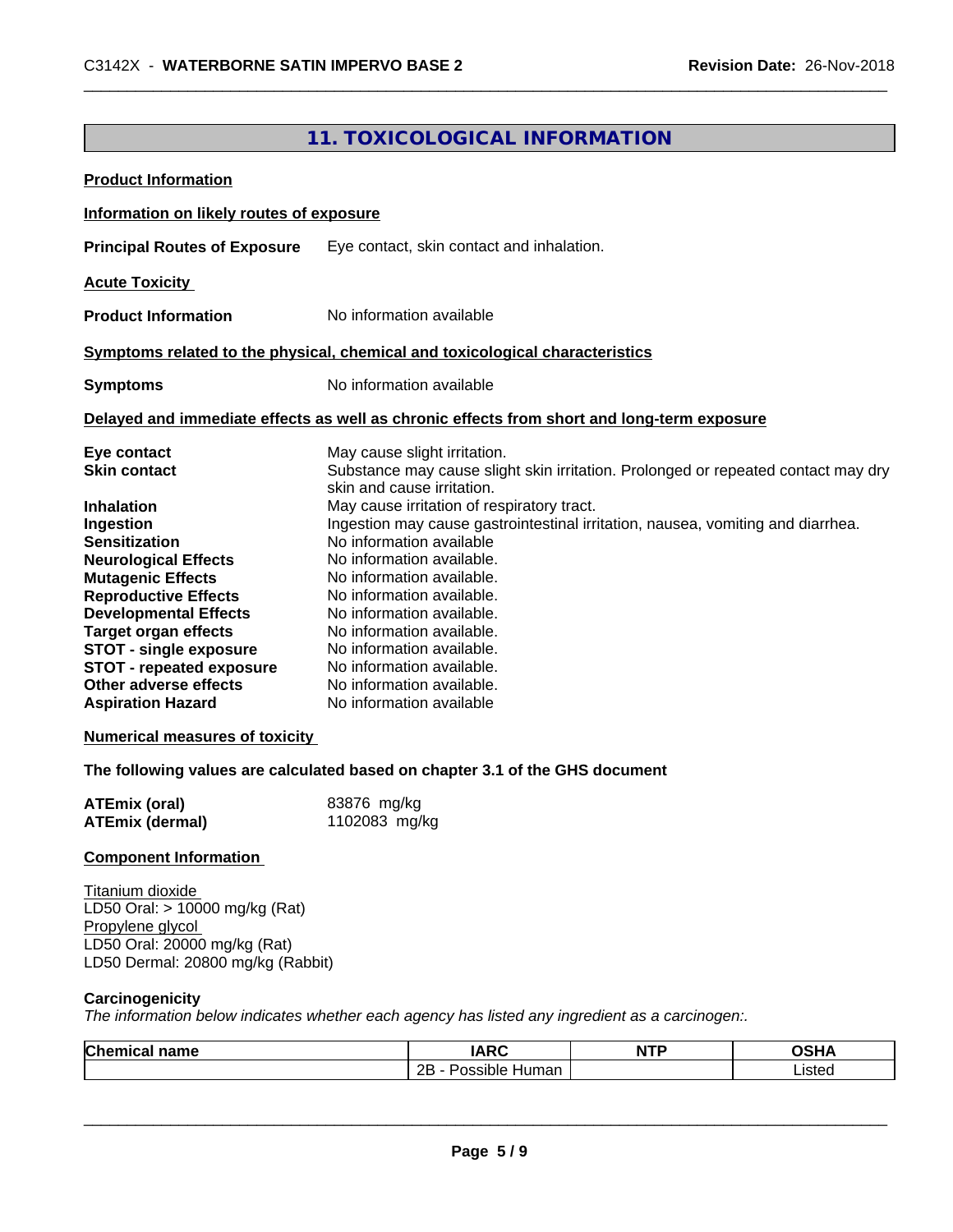#### \_\_\_\_\_\_\_\_\_\_\_\_\_\_\_\_\_\_\_\_\_\_\_\_\_\_\_\_\_\_\_\_\_\_\_\_\_\_\_\_\_\_\_\_\_\_\_\_\_\_\_\_\_\_\_\_\_\_\_\_\_\_\_\_\_\_\_\_\_\_\_\_\_\_\_\_\_\_\_\_\_\_\_\_\_\_\_\_\_\_\_\_\_ C3142X - **WATERBORNE SATIN IMPERVO BASE <sup>2</sup> Revision Date:** 26-Nov-2018

| $- - -$<br>$-1$<br>ार<br>OK<br>8 I I I I<br>ниг<br>- - - - |  |  |
|------------------------------------------------------------|--|--|
|                                                            |  |  |

• Although IARC has classified titanium dioxide as possibly carcinogenic to humans (2B), their summary concludes: "No significant exposure to titanium dioxide is thought to occur during the use of products in which titanium dioxide is bound to other materials, such as paint."

#### **Legend**

IARC - International Agency for Research on Cancer NTP - National Toxicity Program OSHA - Occupational Safety & Health Administration

**12. ECOLOGICAL INFORMATION**

### **Ecotoxicity Effects**

The environmental impact of this product has not been fully investigated.

#### **Product Information**

#### **Acute Toxicity to Fish**

No information available

#### **Acute Toxicity to Aquatic Invertebrates**

No information available

#### **Acute Toxicity to Aquatic Plants**

No information available

#### **Persistence / Degradability**

No information available.

#### **Bioaccumulation**

No information available.

#### **Mobility in Environmental Media**

No information available.

#### **Ozone**

No information available

#### **Component Information**

#### **Acute Toxicity to Fish**

Titanium dioxide  $LC50:$  > 1000 mg/L (Fathead Minnow - 96 hr.) Propylene glycol LC50: 710 mg/L (Fathead Minnow - 96 hr.)

#### **Acute Toxicity to Aquatic Invertebrates**

Propylene glycol EC50: > 10000 mg/L (Daphnia magna - 24 hr.)

#### **Acute Toxicity to Aquatic Plants**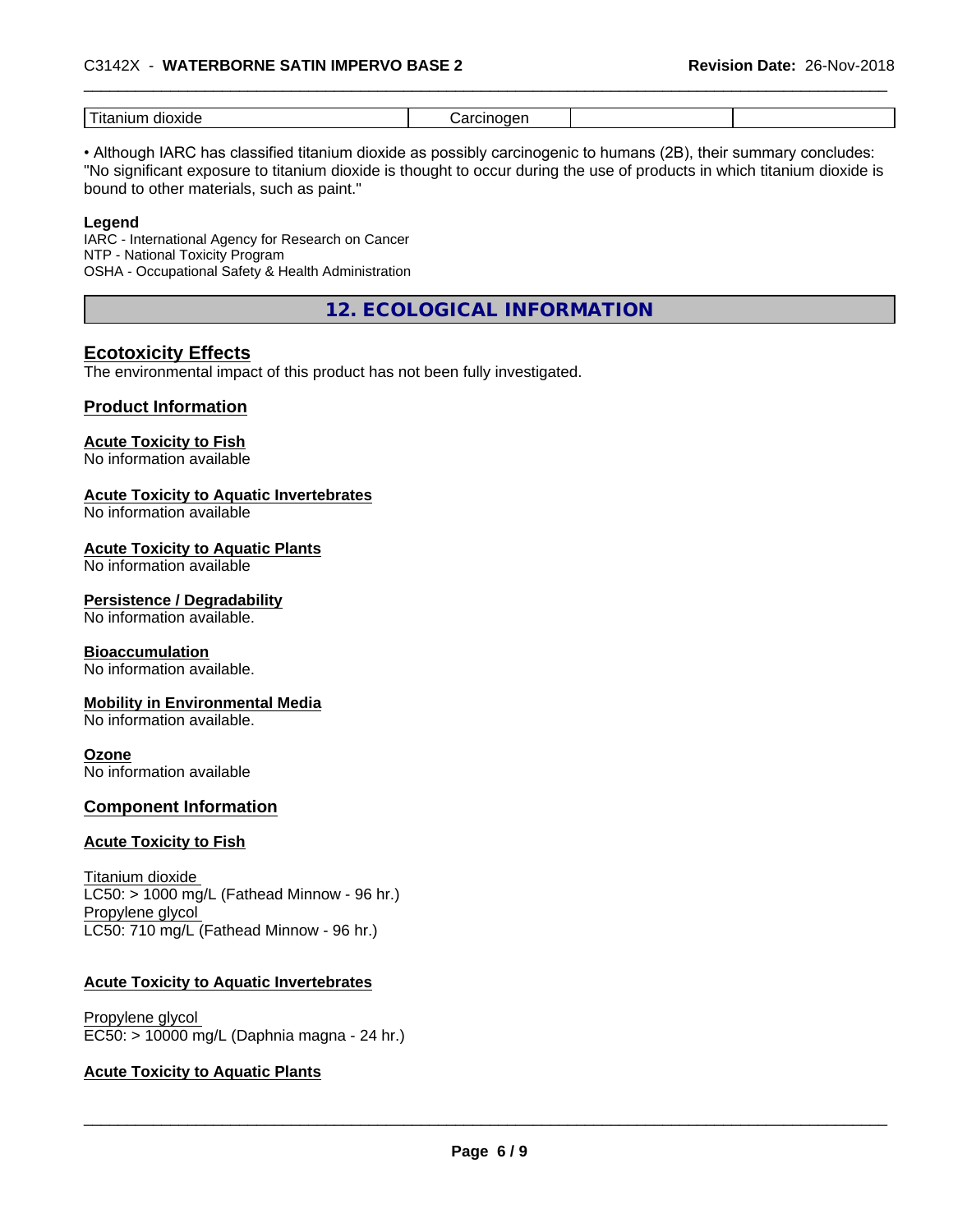#### No information available

|                              | 13. DISPOSAL CONSIDERATIONS                                                                                                                                                                                               |
|------------------------------|---------------------------------------------------------------------------------------------------------------------------------------------------------------------------------------------------------------------------|
| <b>Waste Disposal Method</b> | Dispose of in accordance with federal, state, and local regulations. Local<br>requirements may vary, consult your sanitation department or state-designated<br>environmental protection agency for more disposal options. |
|                              | 14. TRANSPORT INFORMATION                                                                                                                                                                                                 |
| <b>DOT</b>                   | Not regulated                                                                                                                                                                                                             |
| <b>ICAO / IATA</b>           | Not regulated                                                                                                                                                                                                             |
| <b>IMDG/IMO</b>              | Not regulated                                                                                                                                                                                                             |
|                              | <b>15. REGULATORY INFORMATION</b>                                                                                                                                                                                         |
|                              |                                                                                                                                                                                                                           |

### **International Inventories**

| <b>TSCA: United States</b> | Yes - All components are listed or exempt. |
|----------------------------|--------------------------------------------|
| <b>DSL: Canada</b>         | Yes - All components are listed or exempt. |

## **Federal Regulations**

| SARA 311/312 hazardous categorization |    |  |
|---------------------------------------|----|--|
| Acute health hazard                   | Nο |  |
| Chronic Health Hazard                 | No |  |
| Fire hazard                           | No |  |
| Sudden release of pressure hazard     | No |  |
| Reactive Hazard                       | No |  |

#### **SARA 313**

Section 313 of Title III of the Superfund Amendments and Reauthorization Act of 1986 (SARA). This product contains a chemical or chemicals which are subject to the reporting requirements of the Act and Title 40 of the Code of Federal Regulations, Part 372:

*None*

#### **Clean Air Act,Section 112 Hazardous Air Pollutants (HAPs) (see 40 CFR 61)**

This product contains the following HAPs:

*None*

## **US State Regulations**

#### **California Proposition 65**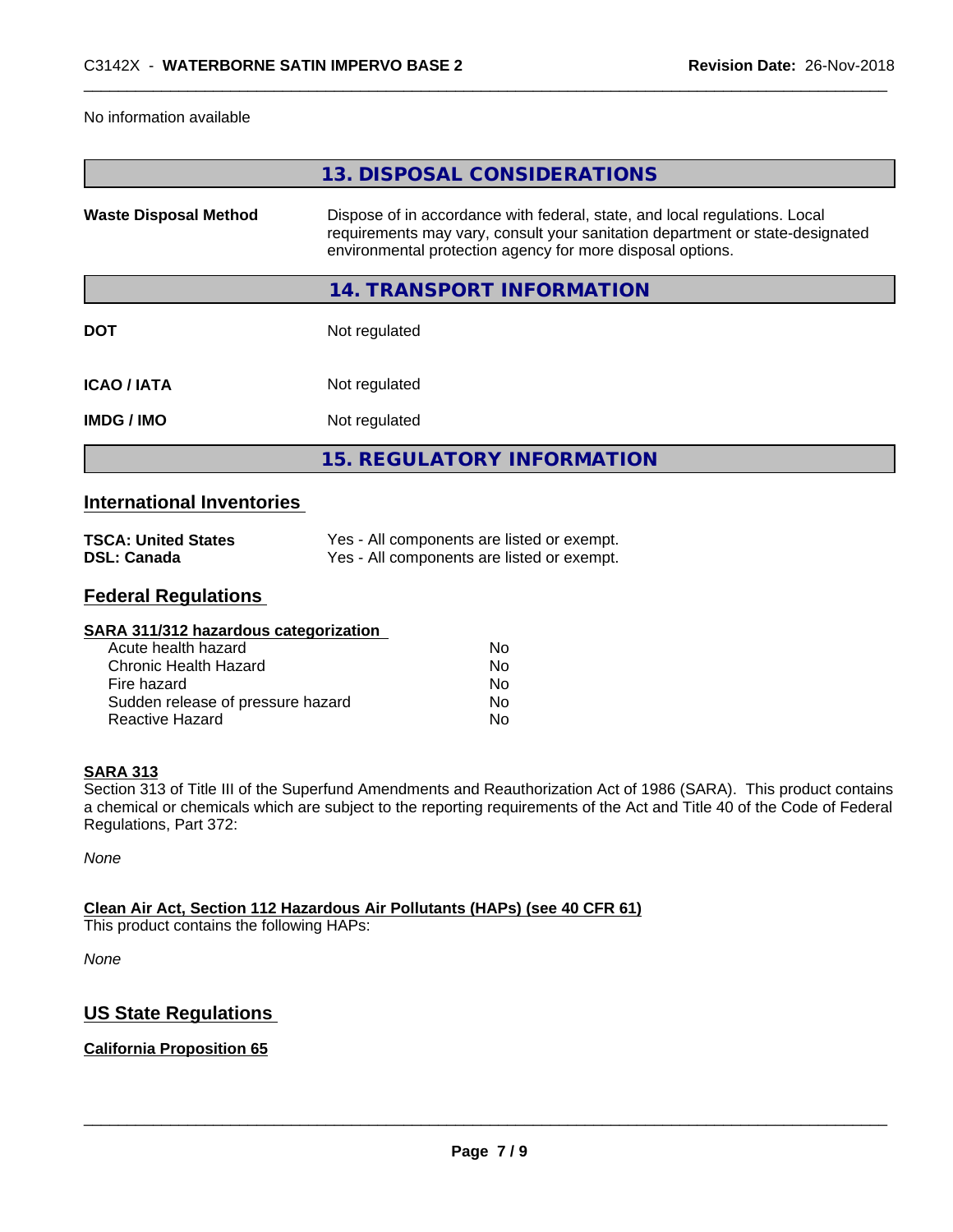# **AVIMARNING:** Cancer and Reproductive Harm– www.P65warnings.ca.gov

#### **State Right-to-Know**

| <b>Chemical name</b> | <b>Massachusetts</b> | <b>New Jersey</b> | Pennsylvania |
|----------------------|----------------------|-------------------|--------------|
| Titanium dioxide     |                      |                   |              |
| ∟imestone_           |                      |                   |              |
| Propylene glycol     |                      |                   |              |

#### **Legend**

X - Listed

## **16. OTHER INFORMATION**

| HMIS          | Health: 1 | <b>Flammability: 0</b> | <b>Reactivity: 0 PPE: -</b> |  |
|---------------|-----------|------------------------|-----------------------------|--|
| _ _ _ _ _ _ _ |           |                        |                             |  |

#### **HMIS Legend** 0 - Minimal Hazard

- 1 Slight Hazard
- 2 Moderate Hazard
- 3 Serious Hazard
- 4 Severe Hazard
- \* Chronic Hazard
- X Consult your supervisor or S.O.P. for "Special" handling instructions.

*Note: The PPE rating has intentionally been left blank. Choose appropriate PPE that will protect employees from the hazards the material will present under the actual normal conditions of use.*

*Caution: HMISÒ ratings are based on a 0-4 rating scale, with 0 representing minimal hazards or risks, and 4 representing significant hazards or risks. Although HMISÒ ratings are not required on MSDSs under 29 CFR 1910.1200, the preparer, has chosen to provide them. HMISÒ ratings are to be used only in conjunction with a fully implemented HMISÒ program by workers who have received appropriate HMISÒ training. HMISÒ is a registered trade and service mark of the NPCA. HMISÒ materials may be purchased exclusively from J. J. Keller (800) 327-6868.*

 **WARNING!** If you scrape, sand, or remove old paint, you may release lead dust. LEAD IS TOXIC. EXPOSURE TO LEAD DUST CAN CAUSE SERIOUS ILLNESS, SUCH AS BRAIN DAMAGE, ESPECIALLY IN CHILDREN. PREGNANT WOMEN SHOULD ALSO AVOID EXPOSURE.Wear a NIOSH approved respirator to control lead exposure. Clean up carefully with a HEPA vacuum and a wet mop. Before you start, find out how to protect yourself and your family by contacting the National Lead Information Hotline at 1-800-424-LEAD or log on to www.epa.gov/lead.

| <b>Prepared By</b>                               | <b>Product Stewardship Department</b><br>Benjamin Moore & Co.<br>101 Paragon Drive<br>Montvale, NJ 07645<br>800-225-5554 |  |
|--------------------------------------------------|--------------------------------------------------------------------------------------------------------------------------|--|
| <b>Revision Date:</b><br><b>Revision Summary</b> | 26-Nov-2018<br>Not available                                                                                             |  |

#### Disclaimer

The information contained herein is presented in good faith and believed to be accurate as of the effective date shown above. This information is furnished without warranty of any kind. Employers should use this information only as a